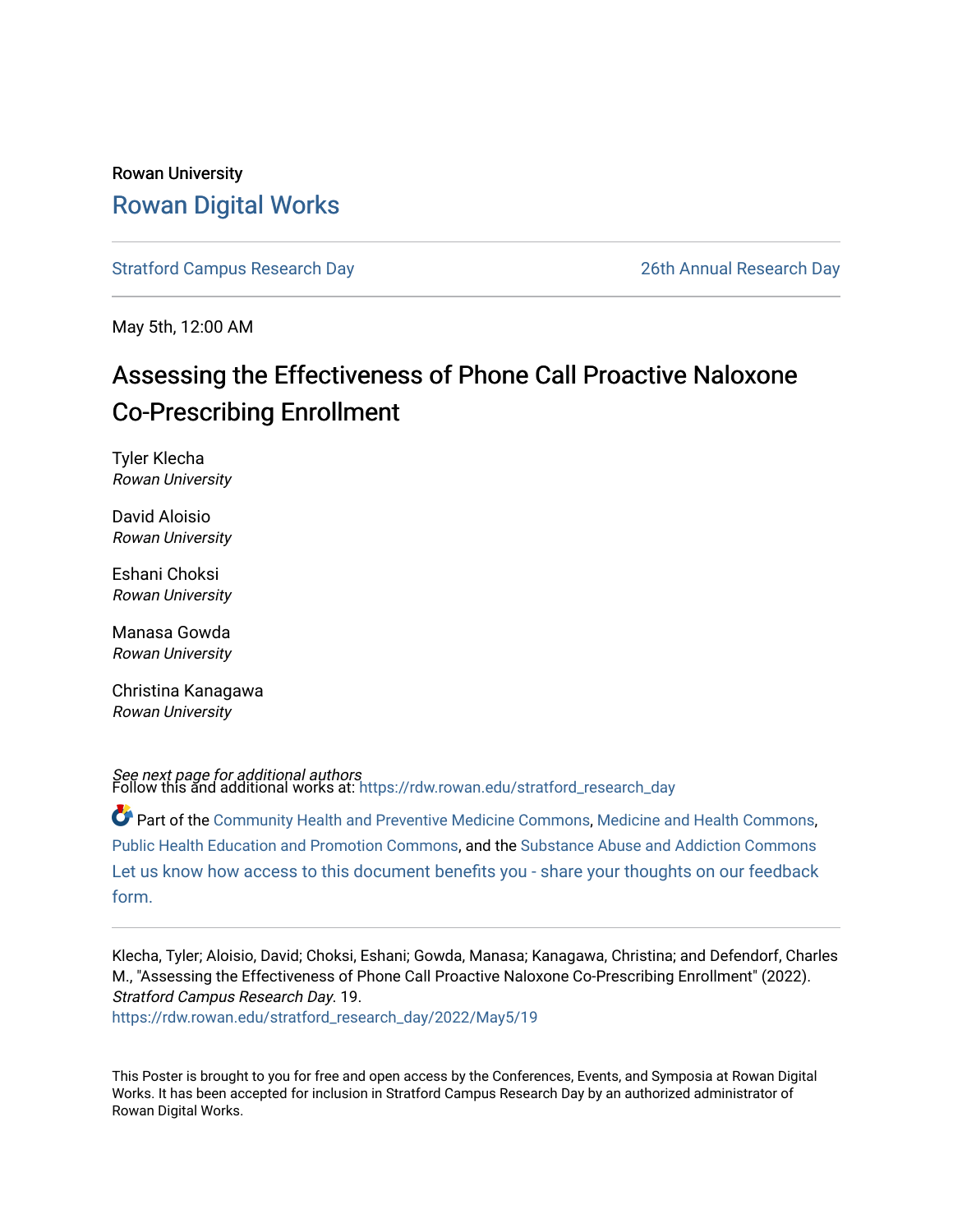### Author(s)

Tyler Klecha, David Aloisio, Eshani Choksi, Manasa Gowda, Christina Kanagawa, and Charles M. Defendorf